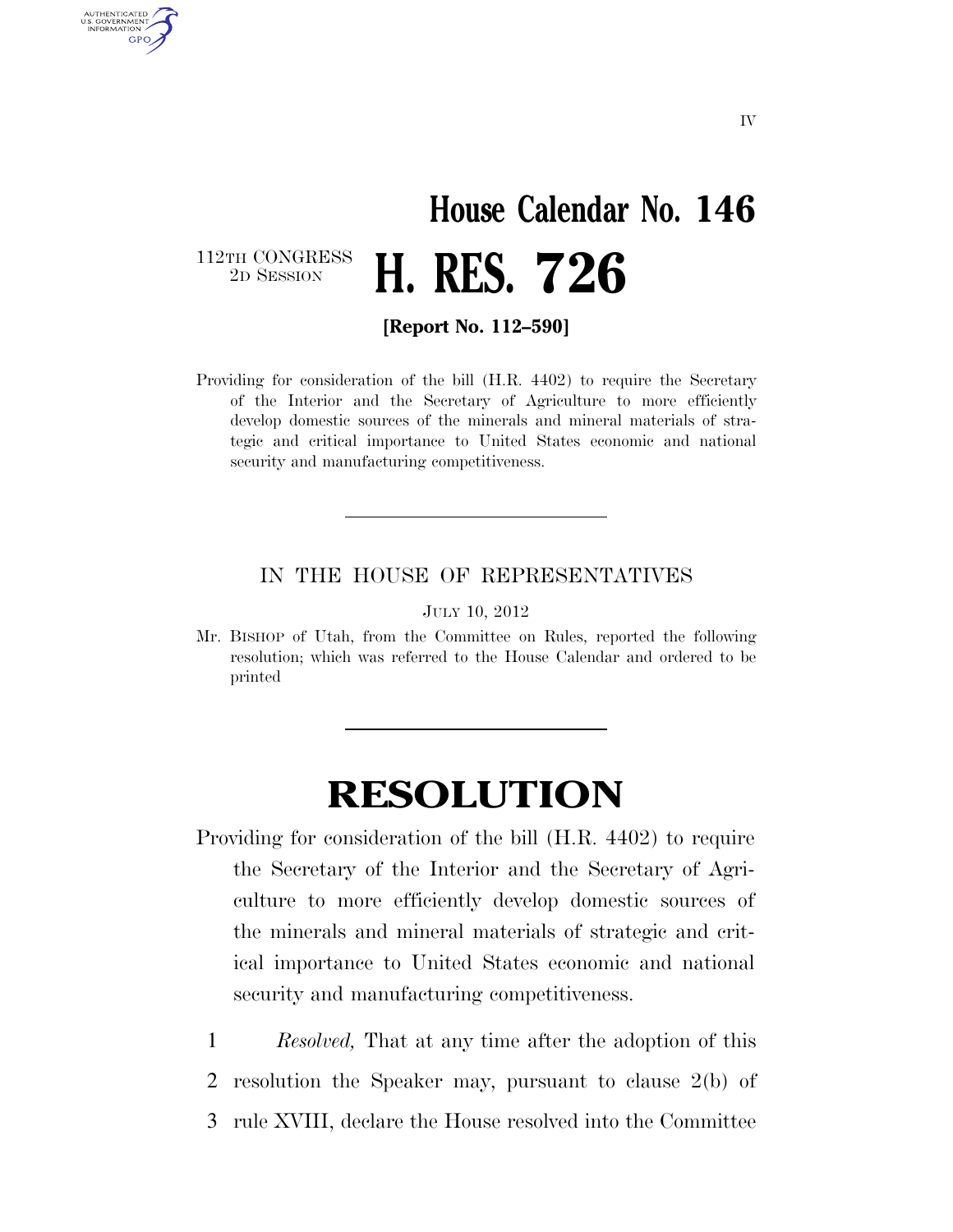of the Whole House on the state of the Union for consider- ation of the bill (H.R. 4402) to require the Secretary of the Interior and the Secretary of Agriculture to more effi- ciently develop domestic sources of the minerals and min- eral materials of strategic and critical importance to United States economic and national security and manu- facturing competitiveness. The first reading of the bill shall be dispensed with. All points of order against consid- eration of the bill are waived. General debate shall be con- fined to the bill and shall not exceed one hour equally di- vided and controlled by the chair and ranking minority member of the Committee on Natural Resources. After general debate the bill shall be considered for amendment under the five-minute rule. In lieu of the amendment in the nature of a substitute recommended by the Committee on Natural Resources now printed in the bill, it shall be in order to consider as an original bill for the purpose of amendment under the five-minute rule an amendment in the nature of a substitute consisting of the text of Rules Committee Print 112-26. That amendment in the nature of a substitute shall be considered as read. All points of order against that amendment in the nature of a sub- stitute are waived. No amendment to that amendment in the nature of a substitute shall be in order except those printed in the report of the Committee on Rules accom-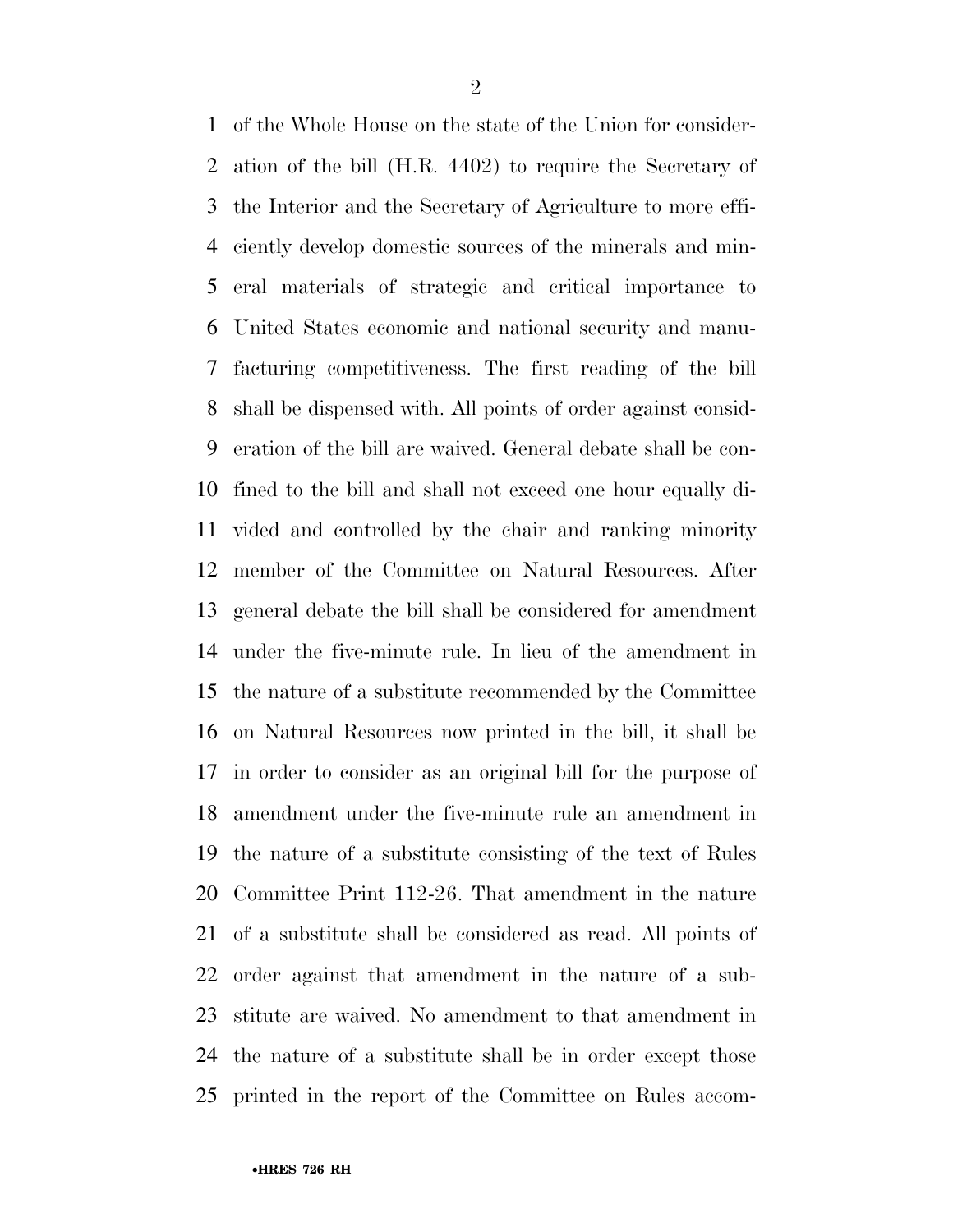panying this resolution. Each such amendment may be of- fered only in the order printed in the report, may be of- fered only by a Member designated in the report, shall be considered as read, shall be debatable for the time spec- ified in the report equally divided and controlled by the proponent and an opponent, shall not be subject to amend- ment, and shall not be subject to a demand for division of the question in the House or in the Committee of the Whole. All points of order against such amendments are waived. At the conclusion of consideration of the bill for amendment the Committee shall rise and report the bill to the House with such amendments as may have been adopted. Any Member may demand a separate vote in the House on any amendment adopted in the Committee of the Whole to the bill or to the amendment in the nature of a substitute made in order as original text. The previous question shall be considered as ordered on the bill and amendments thereto to final passage without intervening motion except one motion to recommit with or without in-structions.